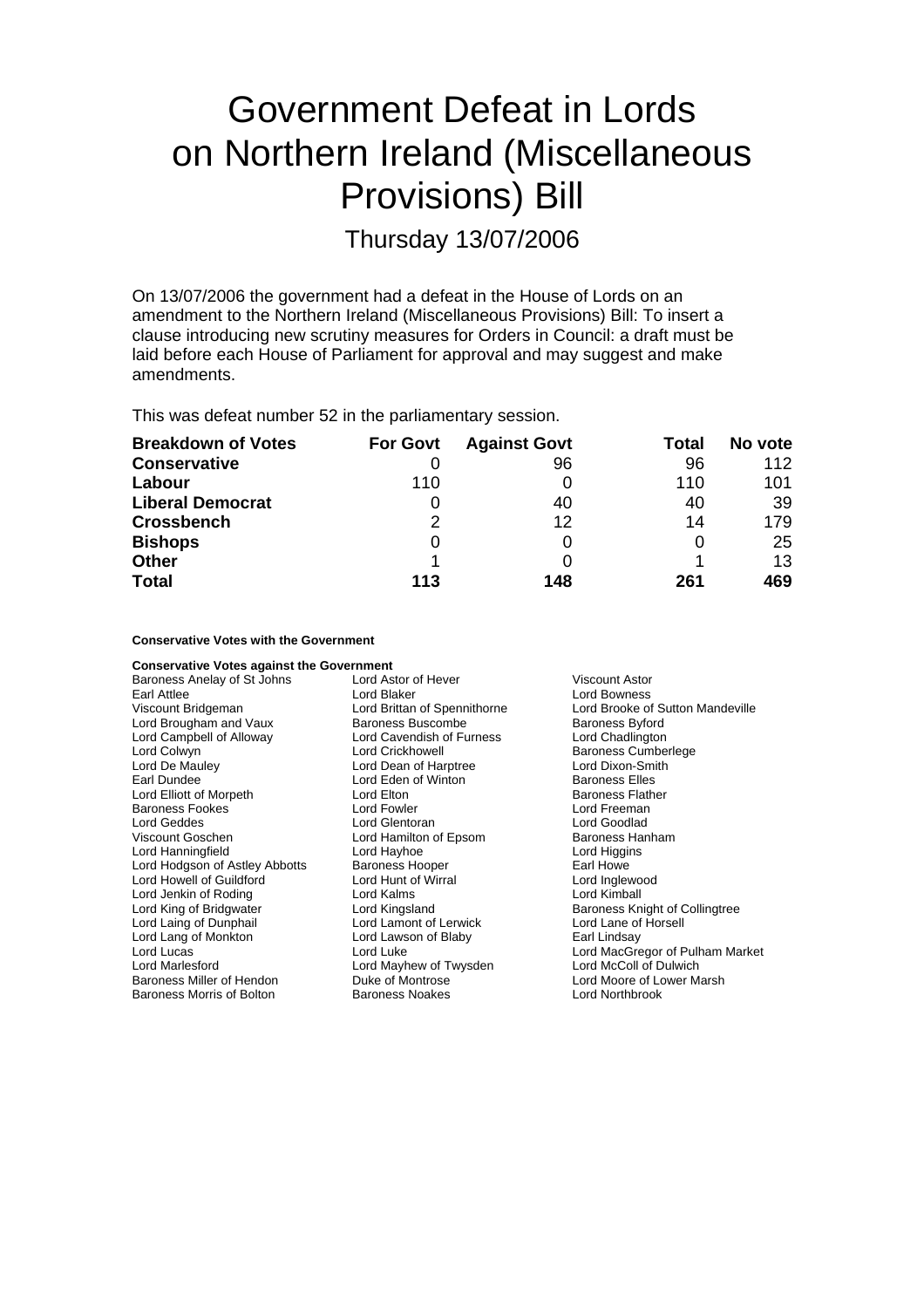Lord Renton of Mount Harry Lord Roberts of Converts of Converts of Congress Seccombe Baroness Trumpington i Baroness Verma<br>1988 Lord Wakeham i Baroness Wilcox

# **Labour Votes with the Government**<br>**Lord Acton**

Lord Ahmed **Baroness Amos** Baroness Amos **Baroness Andrews**<br>
Lord Archer of Sandwell **Back** Lord Bach **Baroness Andrews** Lord Bassam of Brig Lord Bernstein of Craigweil Lord Bhattach<br>
Lord Brennan<br>
Lord Brennan Lord Brookman Lord Campbell-Savours Lord Christopher Lord Clarke of Hampstead Lord Clinton-David Baroness Crawley<br>Baroness Crawley **Baroness** David Lord Davies of Oldham Lord Desai Lord Dixon Lord Drayson **Lord Dubs** Lord Dubs Lord Elder Lord Elder<br>
Lord Evans of Temple Guiting Lord Evans of Parkside Lord Evans of Watford Lord Evans of Temple Guiting Lord Evans of Parkside Lord Evans of V<br>Lord Ealconer of Thoroton Baroness Earrington of Ribbleton Baroness Eord Lord Foulkes of Cumnock **Baroness Gale** Lord Gavron<br>
Baroness Gibson of Market Rasen Lord Giddens **Communist Constant Caroness Golding** Baroness Gibson of Market Rasen Lord Giddens<br>Lord Goldsmith Baroness Goudie Lord Goldsmith Baroness Goudie Baroness Gould of Potternewton<br>
Baroness Gould of Brookwood Lord Grocott Lord Harris of Haringev Lord Harrison **Lord Hart of Chilton**<br>
Lord Haworth **Chilt no Lord Hart of Chilton**<br>
Baroness Henig **Baroness Henig** Baroness Hil Lord Haworth **Baroness Henig** Baroness Henig Baroness Hilton of Eggardon<br>Lord Hogg of Cumbernauld Lord Howarth of Newport Baroness Howells of St David Lord Hogg of Cumbernauld Lord Howarth of Newport Baroness Howells of St Davids<br>
Lord Howie of Troon Lord Hughes of Woodside Lord Janner of Braunstone Lord Judd Baroness Kingsmill Lord Kinnock Lord Mackenzie of Framwellgate Baroness McIntosh of Hudnall Lord McKenzie of Luton Lord Mitchell<br>Baroness Morgan of Huyton Baroness Morgan of Drefelin Lord Morris of Handsworth Lord O'Neill of Clackmannan Lord Paul Cord Paul Baroness Pitke<br>
Lord Plant of Highfield Lord Prys-Davies Cuin Lord Plant of Highfield Baroness Ramsay of Cartvale **Baroness Rendell of Babergh** Lord Richard Lord Rooker (Exercise of Lord Rosser Cord Rosser Cord Rowlands All Cord Rowlands Cord Rowlands All Cord Sewel<br>
Lord Sewel and Cord Sainsbury of Turville Cord Sewel Baroness Royall of Blaisdon Viscount Simon **Viscount Simon** Lord Smith of Finsbury **Lord Shape**<br>Cord Soley **Lord Strabolgi** Lord Strabolgi **Cord Shape** Baroness Sy Baroness Taylor of Bolton Faroness Taylor of Bolton r Lord Temple-Mo ris r Lord Tunnicliffe Lord Triesman Lord Tunnicliffe Baroness Turner of Camden Lord Warner **Communist Communist Communist Communist Communist Communist Communist Communist Communist Communist Communist Communist Communist Communist Communist Communist Communist Communist Communist Communist Communist** Lord Whitty **Baroness Wilkins** Elvel **Baroness Wilkins** Lord Williams of Elvel Lord Woolmer of Leeds

Earl Northesk **Baroness O'Cathain** Baroness Oppenheim-Barnes<br>
Lord Parkinson **Baroness Perry of Southwark** Baroness Platt of Writtle Baroness Perry of Southwark Baroness Platt Baroness Platt of Rents<br>Lord Rees **Baroness** Baroness Platt of Nenton Baroness Rawlings **Example 2** Lord Rees Theories Lord Renton Lord Renton Lord Renton Cord Renton Cord Roberts of Conwy Baroness Seccombe **Earl Selborne** Earl Selborne **Earl Selborne** Lord Shaw of Northstead<br>
Lord Sheikh **Earl Steinersdale** Lord Steiners Lord Steiners Lord Steiners Lord Steiners Lord Steiners Lord Steiners Lord Steiners Lor Lord Sheikh Lord Skelmersdale Lord State Lord St John of Fawsley<br>
Lord Strathclyde Lord Strathclyde Lord Tebbit Lord Strathclyde<br>
Baroness Verma<br>
Lord Waddington

Lord Acton Baroness Adams of Craigielea Lord Adonis Lord Bach<br>
Lord Bhattacharyva<br>
Baroness Blackstone Baroness Farrington of Ribbleton Lord Hughes of Woodside Lord Macdonald of Tradeston Lord MacKer<br>Baroness Massey of Darwen Lord Maxton Baroness Morgan of Drefelin Lord Morris of Handsworth Baroness Pitkeathlev Lord Young of Norwood Green

Lord Windlesham

Lord Brooke of Alverthorpe Lord Davidson of Glen Clova Lord Harris of Haringey Lord Strabolgi **Colegan Coley Strabolgi** Baroness Symons of Vernham Dean Lord Temple-Morris

#### **Labour Votes against the Government**

#### **Liberal Democrat Votes with the Government**

#### **Liberal Democrat Votes against the Government**

| Lord Addington | Lord Alderdio |
|----------------|---------------|
| Lord Dholakia  | Lord Dykes    |
| Lord Garden    | Lord Goodha   |
|                |               |

**Ce** Lord Cotter Baroness Falkner of Margravine<br>Baroness Hamwee Baroness Hamwee